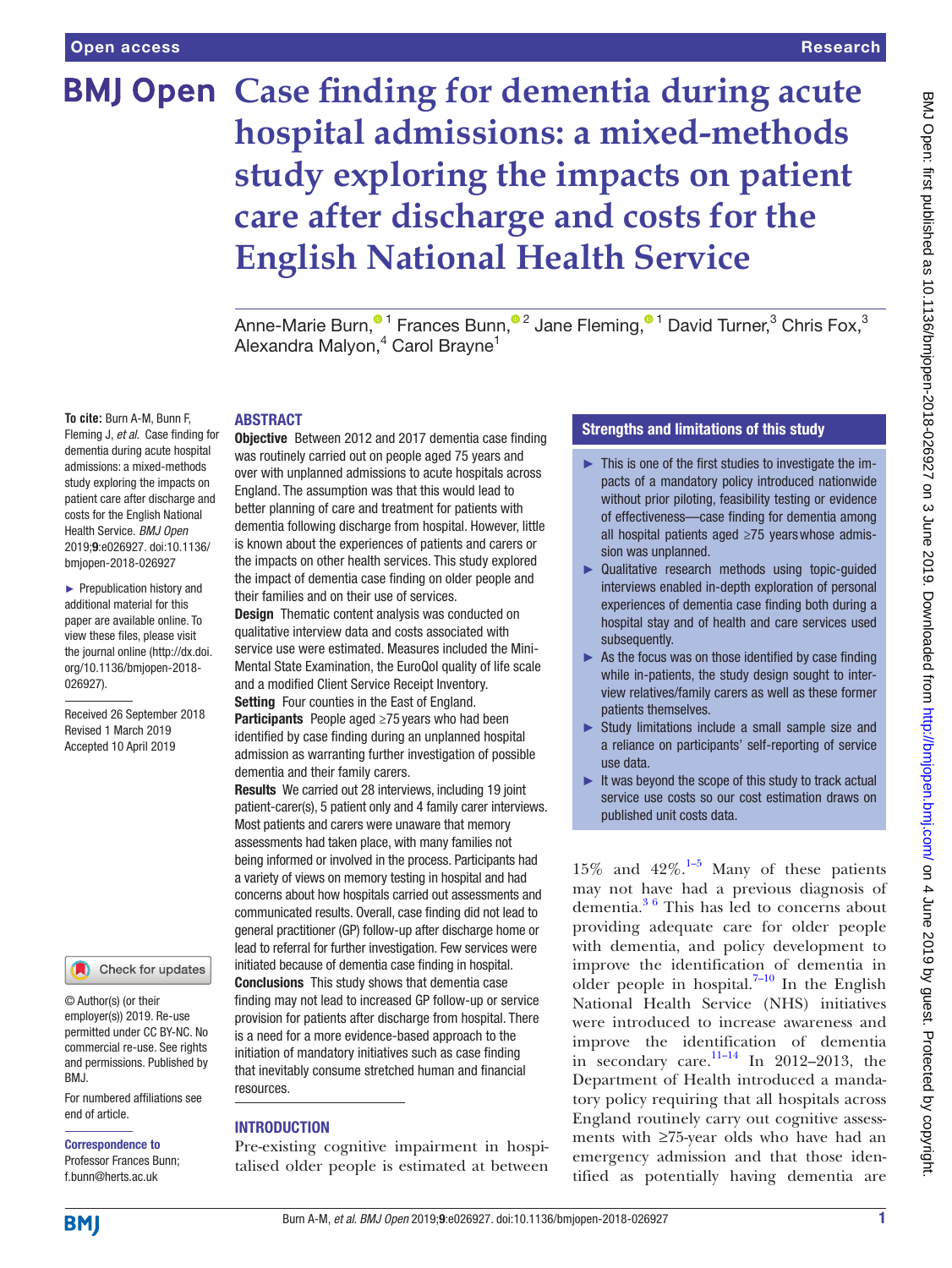appropriately assessed and referred. The rationale for case finding in hospital was that early identification of cognitive impairment would lead to a timely diagnosis, informed patient care and improved health outcomes for older people.[15 16](#page-6-4) This was implemented in the absence of any randomised controlled trial evidence to know the impact of such an approach.

Although cognitive assessment tests can detect undiagnosed dementia[,17–19](#page-6-5) dementia does not fit the criteria for screening programmes and there are concerns over the impacts of case finding as well as screening for dementia. $20\ 21$  Moreover, in practice the distinction between screening and case finding is often not clear to clinicians and the public.<sup>22 23</sup> Healthcare professionals have been reported as viewing case finding as a financially and politically driven policy with little or no evaluation of patient outcomes.  $24-27$  In a previous paper, we reported how the variation in approaches to dementia case finding has meant that information communicated to primary care is inconsistent and has an impact on how well general practitioners (GPs) can effectively plan patients' treatment and care once they are home in the community.[27](#page-6-9)

Little is known about the wider impacts of dementia case finding on patient and carer experiences and on their access to dementia-related or other care services. The overall aims of this study were to explore the impacts of dementia case finding on older people identified by hospital case finding as warranting further investigation, their family carers and their use of health service and care services. For example, were they being reassessed in primary care and, if appropriate, receiving specialist referral, being given a diagnosis or receiving new services?

## **METHODS**

This study involved in-depth exploratory interviews with former hospital patients and their family carers. A range of qualitative and quantitative data was collected. This was the second phase of the CASCADE study (CASe finding in hospitals—impacts on CAre for people with DEmentia).<sup>28</sup> Phase I results are reported in full elsewhere.<sup>27</sup>

We recruited former patients of two participating hospitals in the East of England. Eligible patients were aged at least 75-year olds, had been acutely admitted 6–12months previously, had been flagged by dementia case finding as warranting further investigation about their cognition and were community dwelling. Family carers of these patients were also recruited for interviews. Invitation letters were sent to eligible participants from the hospital elderly medicine consultant under whose care they had been admitted, together with an information sheet and response form.

Semistructured interview schedules were developed to gather patient and family carers' experiences and perceptions of dementia case finding and the impacts of case finding on their subsequent treatment and care (online [supplementary file 1\)](https://dx.doi.org/10.1136/bmjopen-2018-026927). Demographic data

were collected and the Mini-Mental State Examination  $(MMSE)^{29}$  and EuroQol  $(EQ-5D-5L)^{30}$  validated scales were used to characterise patients' cognition and health-related quality of life, respectively. For the analysis, those with a score below 24 on the MMSE were classified as cognitively impaired and those with a score of 24 and above were categorised as cognitively intact. EuroQol's validated proxy version of the EQ-5D-5L was undertaken with carers to characterise patients in the minority of cases when a carer were interviewed separately from the former patient. Completed EQ-5D-5Ls were scored against the published algorithm and results from the scale's five domains were used to characterise participants' levels of difficulty in each.<sup>[31](#page-6-13)</sup> Data were collected on patients' self-reported use of inpatient and outpatient services, day activity services since the index hospital admission, community care services and current medication. Service use was collected using relevant sections of the Client Service Receipt Inventory  $(CSRI)^{32}$  using 'Visio' timelines $33$  to facilitate recall and recording of events such as referrals or the start of new services. Two female researchers (A-MB, JF) carried out the interviews in the patients' and family carers' homes across four counties in the East of England (Bedfordshire, Cambridgeshire, Essex and Hertfordshire). Interviews lasted about an hour. Participants gave signed consent before the interview and interviews were tape recorded, transcribed and anonymised.

An initial thematic framework was developed by the research team (A-MB, FB, JF) which was informed by the research questions and coding a selection of transcripts. The codeframe and the anonymised transcripts were transferred into NVivo V.11 and the data analysed using thematic content analysis. $34$  This enabled the key features of patients' and carers' experiences to be elicited from the data. Quantitative data were entered into an Excel spreadsheet.

## Estimation of service costs

Service use, reported by means of the modified CSRI, were costed using several sources. For community-based healthcare, we obtained cost per hour of staff time from a published source of unit cost data.<sup>35</sup> Estimates of average contact time and the proportion of healthcare professionals time that would be spent on direct client contact were used to estimate a cost per contact. $36$  For some contacts respondents reported frequency rather than numbers of contacts, for example, three times a week. To convert this to numbers of contacts we required a time period, this was taken as the time difference between the date of discharge and the date of the interview. This duration therefore varied between individuals.

Costs for secondary care were obtained from NHS references costs.<sup>37</sup> For elective inpatient admissions, we used a weighted average of either elective short stays or long stays. This gave estimates for the costs of elective stages of £616 for an elective short stay and £3058 for an elective long stay. For non-elective admissions, again a weighted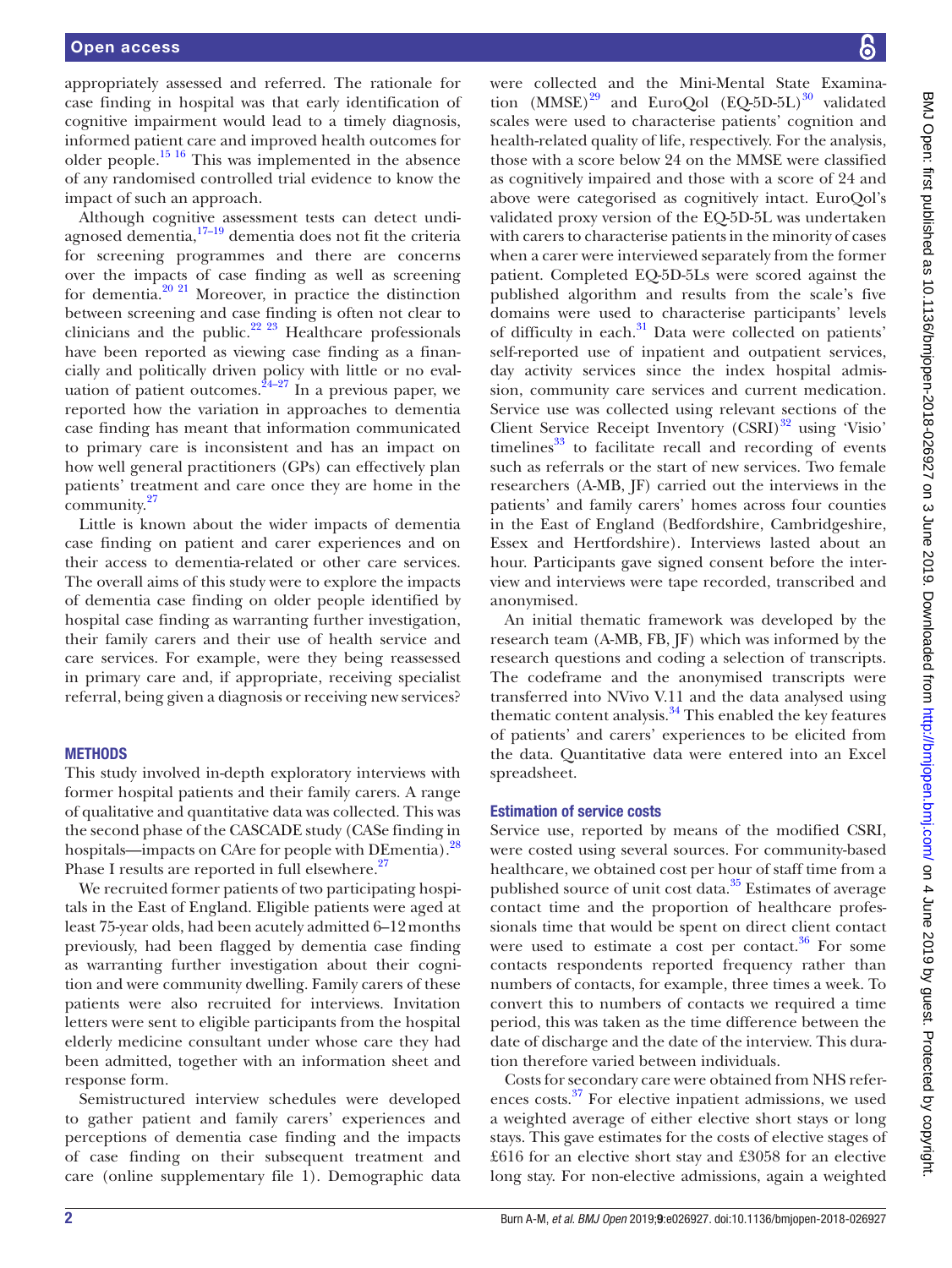average was obtained from NHS references costs, this was £3058 for long stays. For accident and emergency visits, a weighted average of £204 was used. A detailed estimate of the cost of memory services was available from the literature.<sup>35</sup> This gave a cost per client of £1218. However, this was based on a different NHS trust and it is not clear how representative this would be of the service provided to participants in the current study. For memory-related drugs, a price was obtained from a published source.<sup>38</sup> All costs are in UK pound sterling for the year 2015/2016. As the period of analysis was for 1year only discounting was not used.

## Patient and public involvement

Two well-established patient and public involvement groups were involved in the study; the University of Hertfordshire Patient Involvement in Research Group, and the University of Cambridge's Public Involvement in Research into Ageing and Dementia Group. Four members of these groups acted as a User Reference Group for the study. They provided feedback on the aims of the study, study documents such as patient information sheets, and commented on preliminary findings from the qualitative analysis.

# **FINDINGS**

We conducted a total of 28 interviews involving 49 participants. Of those, 24 were former patients who had been identified as having a concern about their memory during an unplanned hospital admission and 25 were carers. Nineteen interviews were held jointly with the patient and their family carer(s). All patients had received a memory assessment during their hospital stay which indicated that there was a cause for concern over their cognition which warranted further investigation.

[Table](#page-2-0) 1 summarises descriptive characteristics of the former patients in our study. Both their median and mean age was 85 (range 79–94) and just over half (53%) were women. The median MMSE score was 23.0 (IQR 16.5–26) indicating mild cognitive impairment, but there was considerable variation with scores ranging between 6 and 30. Patients had considerable levels of physical impairment and difficulty with activities of daily living, for example, nearly half were unable to walk and over a third had severe problems washing and dressing them-selves. The EQ-5D-5L scoring system<sup>[31](#page-6-13)</sup> can provide scores between 1 and −0.594. This range has anchor points where 1 is considered to be full health and 0 is considered to be equivalent of dead. The scoring algorithm allows some scores to be  $\langle 0, \text{ that is, worse than dead.} \rangle$ Twenty-four former patients provided a value for their own health state and the mean value for these individuals was 0.39 (95% CI 0.25 to 0.52). There were 25 carers who provided a valuation of their own health with a mean value 0.78 (95% CI 0.69 to 0.86). For comparison, population norms are available for those aged over 75 years

<span id="page-2-0"></span>Table 1 Characteristics of the former patient sample *Full sample* n=28 Age Mean and median 85, 85 Range 79–94 % Female MMSE 53% Median (IQR) Mean (SD) 23 (16.5–26) 20.8 (6.8) *Sample with EQ-5D-5L* n=24 Severe problems walking/ unableto walk 44% Severe problems washing and dressing self/unableto wash & dress self 37% Severe problems doing usual activities/unableto do usual activities 52% Severe/extremepain or discomfort 4% Severely/extremelyanxious or depressed 15% EQ-5D-5L valuation (95%CI) 0.39 (0.25 to 0.52) EQ-5D-5L, EuroQol; MMSE, Mini-Mental State Examination.

for the EQ-5D-3L $^{39}$  which give values of 0.75 and 0.71 for males and females, respectively. The value obtained here for former patients is considerably below these values.

# Impacts of dementia case finding on service use

Nine people had been assessed postdischarge either in a memory clinic or by an old age psychiatrist but two of these had already been referred by their GP prior to hospital admission. For the seven people who had been referred to memory services since hospital discharge it was not clear whether these referrals were a result of hospital case finding or not. Patients referred for investigation since discharge (n=7) generally had lower MMSE scores than those not referred (MMSE of 17 (IQR 15–22) versus 25 (IQR 19–26)). In the non-referred group, two patients had MMSE scores that indicated severe cognitive impairment and five had scores indicating moderate cognitive impairment. Five patients who were referred since case finding had been started on dementia medication (eg, donepezil, memantine), but two of these had stopped taking this medication within a fortnight because of side effects.

Estimates of the costs incurred by former patients of dementia case finding for the period between index stay discharge and interview are given in [table](#page-3-0) 2. We had available data for 28 former patients, 24 where the patient was present at interview and 4 where only a carer was present. Precise costing was not generally possible, so these costs should be taken as indicative. This group have a mean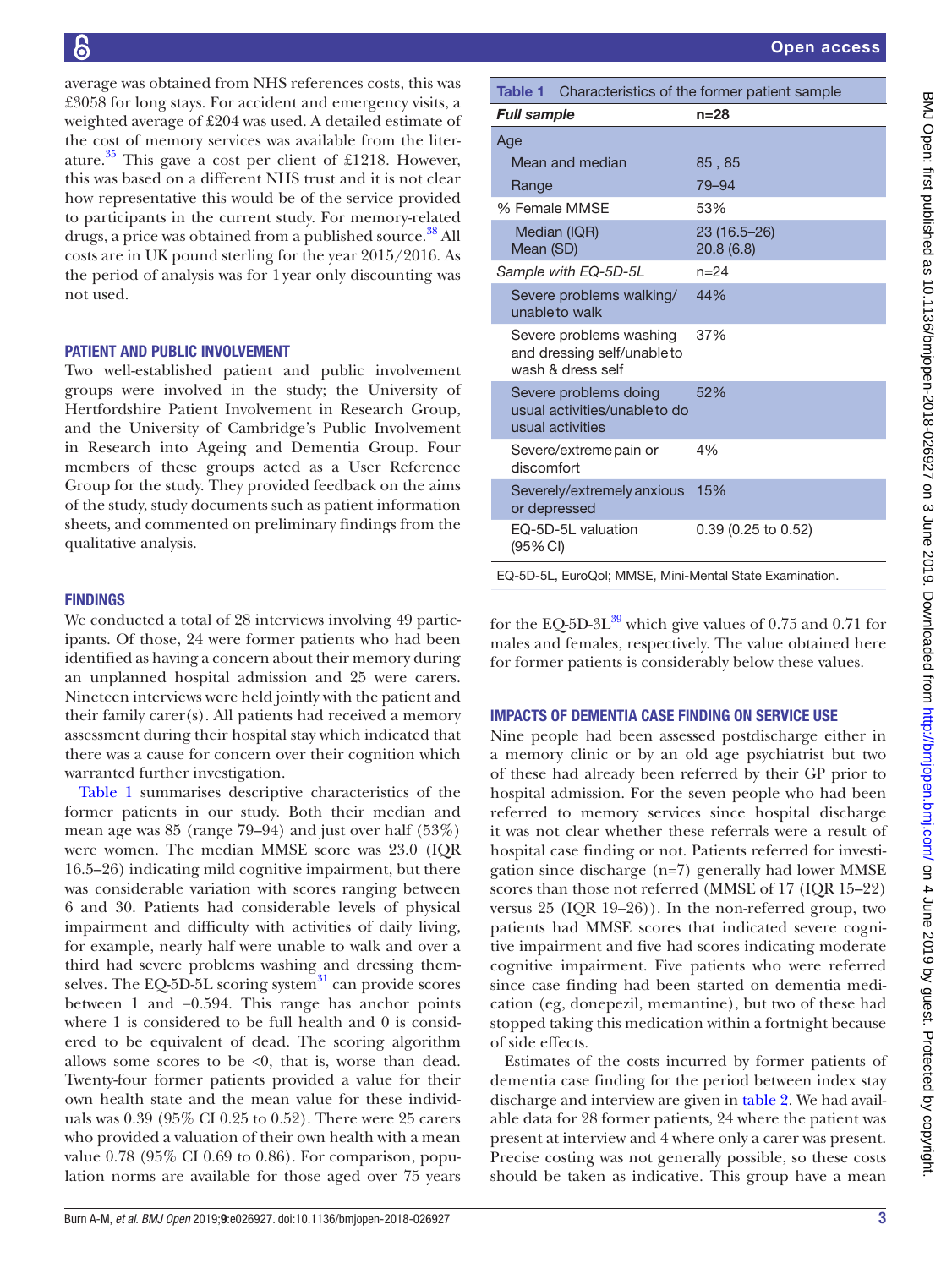<span id="page-3-0"></span>

|          | <b>Table 2</b> Estimated service use cost since discharge from |
|----------|----------------------------------------------------------------|
| hospital |                                                                |
|          |                                                                |

| Service category                | Mean cost | 95% CI                 |
|---------------------------------|-----------|------------------------|
| Inpatient stays                 | £699      | £47 to £1351           |
| <b>Outpatient visits</b>        | £767      | $-$ F113 to $\,$ F1646 |
| Day service use                 | £116      | $-537$ to $5269$       |
| Community care<br>contacts      | £3539     | £1419 to £5658         |
| Cost of memory-<br>related drug | £60       | $-216$ to £136         |
| Total                           | £5180     | £2394 to £7967         |

estimated cost of £5180 (95% CI £2394 to £7967) in the period following the index stay. There is also considerable uncertainty around these cost estimates as indicated by the CIs. The major drivers of cost were inpatient and outpatient services, district nursing and home care worker. Comparatively few costs were specifically related to cognitive services, apart from memory clinics and some spending on memory-related drugs. There was also one

GP home visit that was specified as related to memory assessment.

Two main themes emerged from the qualitative analysis (1) attitudes and experiences of dementia case finding and (2) patients' and carers' follow-up experiences. Examples quotes (Q=quotes) are given in tables [3 and 4.](#page-3-1)

# Attitudes and experiences of dementia case finding

Patients and carers were often unaware that memory assessments had taken place during their hospital admission and, in many cases, the patient had been assessed alone without a family carer being present or notified (Q1–2). For those carers who were aware of the memory assessment, they lacked information about the purpose or outcome of the test.

Although some patients and carers did not mind having a memory test in hospital (Q3), others felt that it was inappropriate to conduct such tests when someone was acutely ill (Q4–6, 9–10). Some patients reported feeling anxious about answering the memory questions incorrectly (Q7, Q8). There were examples of poor practice in terms of the way the test had been administered, such

<span id="page-3-1"></span>

|                | Table 3 Quotes illustrating theme 1                                                                                                                                                                                                                                                                                                                                                                                                                            |
|----------------|----------------------------------------------------------------------------------------------------------------------------------------------------------------------------------------------------------------------------------------------------------------------------------------------------------------------------------------------------------------------------------------------------------------------------------------------------------------|
| Quote          | Views and experiences of dementia case finding                                                                                                                                                                                                                                                                                                                                                                                                                 |
| 1              | I think someone did come to see him but they didn't see me. (Carer 16)                                                                                                                                                                                                                                                                                                                                                                                         |
| 2              | I don't think that was on his release papers neither 'cos they usually put things that he's had done on his release<br>papers. (Carer 04)                                                                                                                                                                                                                                                                                                                      |
| 3              | Didn't worry me one bit. (Patient 21)                                                                                                                                                                                                                                                                                                                                                                                                                          |
| $\overline{4}$ | if there's no medication or they're not going to put you on treatment what's the point. That's my view. (Carer 03)                                                                                                                                                                                                                                                                                                                                             |
| 5              | I thought it very inappropriate when somebody's in and they're feeling really rough, their breathing is dreadful, full of<br>pneumonia and all the rest of it (Carer 08)                                                                                                                                                                                                                                                                                       |
| 6              | at two o'clock in the morning We'd been in A&E for hoursThey decided that Dad should stay because he had an<br>infection, and they gave him the memory testI remember saying, 'You are having a laugh'. (Carer 26)                                                                                                                                                                                                                                             |
| 7              | you feel as though they're encroaching on your brain to try and make you make a mistake, that's how I felt. (Patient<br>05)                                                                                                                                                                                                                                                                                                                                    |
| 8              | [about the test] he was shattered, and I think he was frightened. (Carer 26)                                                                                                                                                                                                                                                                                                                                                                                   |
| 9              | I would have thought that if there were to be any benefit gained it would be once the patient is stable. At admission,<br>everything's frightening, worrying, they don't know what they're there for maybe or they're worried about what they're<br>there for. (Carer 23)                                                                                                                                                                                      |
| 10             | I explained it, she's more aware at home, I explained how bad she was in hospital to how different she is at home.<br>(Carer 02)                                                                                                                                                                                                                                                                                                                               |
| 11             | doctor came in and she asked [patient] some questions and of course [patient] just doesn't always understand<br>because it's the comprehension isn't it, cognitive as well, and so [patient] said, 'ask my wife', and she said, 'I am<br>asking you' [said in an abrupt manner] which made me prickle so I said, 'well, [patient]'s dysphasic and you know, he<br>does have difficultyand I was really cross about that, I thought time and place'. (Carer 08) |
| 12             | Well I was a little bit confused really over the whole thing, you know, well I think the family were really. (Carer 01)                                                                                                                                                                                                                                                                                                                                        |
| 13             | I think they were just telling me that I had to get her to the doctors, to organise the Memory Clinic, I'm sure that's<br>what it was, they were telling me, but it wasn't really clear, like I'm saying, I think she should have been sent home<br>with some paperwork to say right, this is what is needed. (Carer 02)                                                                                                                                       |
| 14             | they changed her medication and they stopped that, so there must have been a reason for stopping itbut they<br>didn't tell us, we had no way of knowing until three months later, which I think is frightening. (Carer 23)                                                                                                                                                                                                                                     |
| 15             | they were in a rush to get her out because she didn't need any more treatment, albeit she was discharged taking<br>an antibiotic and there was no indication what the antibiotic was for, or anything on the, it wasn't included on the<br>medications list. (Carer 07)                                                                                                                                                                                        |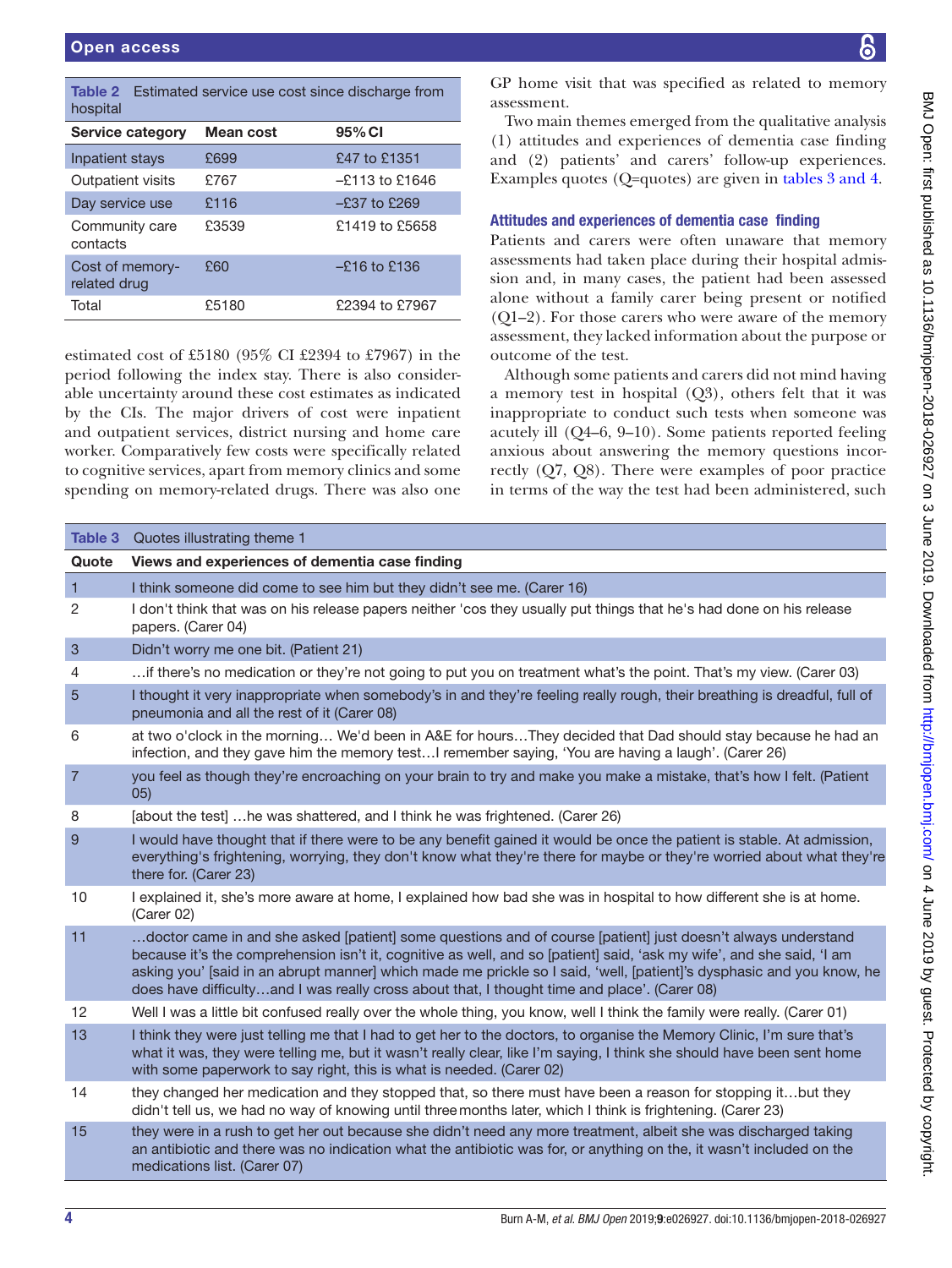| Table 4 | Quotes illustrating theme 2 |                                                                                                                                                                                                                                                                                                                                                                          |
|---------|-----------------------------|--------------------------------------------------------------------------------------------------------------------------------------------------------------------------------------------------------------------------------------------------------------------------------------------------------------------------------------------------------------------------|
| Quote   |                             | Patients' and carers' follow-up experiences                                                                                                                                                                                                                                                                                                                              |
| 16      |                             | Well I mean, I'm a bit surprised that the GP hasn't been to see<br>her. (Carer 01)                                                                                                                                                                                                                                                                                       |
| 17      |                             | I don't feel the GP's that interested. (Carer 16)                                                                                                                                                                                                                                                                                                                        |
| 18      |                             | I did, I prompted it. So how did you prompt it, what happened?<br>Alright, I I told the GP that she needs this test. (Carer 06)                                                                                                                                                                                                                                          |
| 19      |                             | No, that was me  [raised wife's memory after unrelated GP<br>visit] That was a good while ago and he's never mentioned<br>anything since. (Carer 20)                                                                                                                                                                                                                     |
| 20      |                             | I'd asked his GP if he could have a psychiatric assessment<br>and they sent round a CPN and she chatted to him and she<br>said to me 'oh yes, he has got dementia', she said 'I'm not<br>quite sure what type, I'll discuss it with the team' because the<br>consultant was away at that time 'and we'll let you know'. Well<br>she never did get back to me. (Carer 16) |
| 21      |                             | so why is it not dealt with in the hospital when they're actually<br>there, and they can see there's a problem. (Carer 02)                                                                                                                                                                                                                                               |
| 22      |                             | I think it works well, like I said, it works well too that I've kind<br>of got a bit of my life backit definitely helps having carers<br>three times a day. (Carer 02)                                                                                                                                                                                                   |
| 23      |                             | We could not have managed without it. We were getting<br>desperate-we could not manage, we couldn't be there for<br>long enough. (Carer 14)                                                                                                                                                                                                                              |
| 24      |                             | It's not care, they just come in, write a bit in her folder and that<br>is it, that is not care, they do not look after my mum. (Carer 05)                                                                                                                                                                                                                               |
| 25      |                             | they come at so weird times. I mean, for instance, the other<br>Sunday night they came at twenty past five to put her to bed.<br>Have you ever heard of anything so stupid! (Carer 01)                                                                                                                                                                                   |

as the test being administered in an insensitive manner (Q11). Even when case finding had flagged up a concern about a patient's cognition this did not appear to have impacted on discharge planning or the involvement of carers (Q12, Q13). For example, patients were being discharged with altered medication and the hospital did not inform the family carers (Q14, Q15).

# Patients and carers' follow-up experiences

There was a consistent pattern for patients and relatives in terms of their follow-up experiences. Most reported that they had not had a follow-up discussion with their GP about the dementia case finding outcomes or reassessment of their cognition postdischarge (Q16, Q17). Even though some had seen a GP or practice nurse since leaving hospital, they reported that the issue of dementia case finding had not been raised (Q18). Some carers contacted their GP about their relative's memory but felt the follow-up was not always adequate (Q19–Q20). One carer could not understand why the hospital did not deal with their relative's memory problem since they had identified it and felt this was another issue for carers to take on board (Q21).

Dementia case finding did not appear to have impacted on service provision postdischarge. Relatively few new services appeared to have been instigated and others, such

as Occupational Therapy (OT) assessments and adjustments to the home, were not timely. While some families reported satisfaction with social care services, such as respite care (Q22), many others felt their needs were not being met. For example, carers coming at inappropriate times and the provision of poor care (Q23–Q25).

# **DISCUSSION**

Dementia case finding in acute hospitals involves the routine cognitive assessment of older people during an unplanned hospital stay and aims to improve the identification of patients with dementia in hospitals so that they could be flagged to their GP for further investigation and referral. This study aimed to explore patients' and their families' experiences of how this worked in practice. It was conducted in two acute hospital settings in the East of England where dementia case finding was implemented with little or no evaluation of its effectiveness in terms of improving patient outcomes. To our knowledge, this is the first study to explore the views and experiences of older patients and their family carers to case finding and to estimate the economic impact for the health service.

We spoke to patients and carers of patients who had been identified as having a concern about their cognition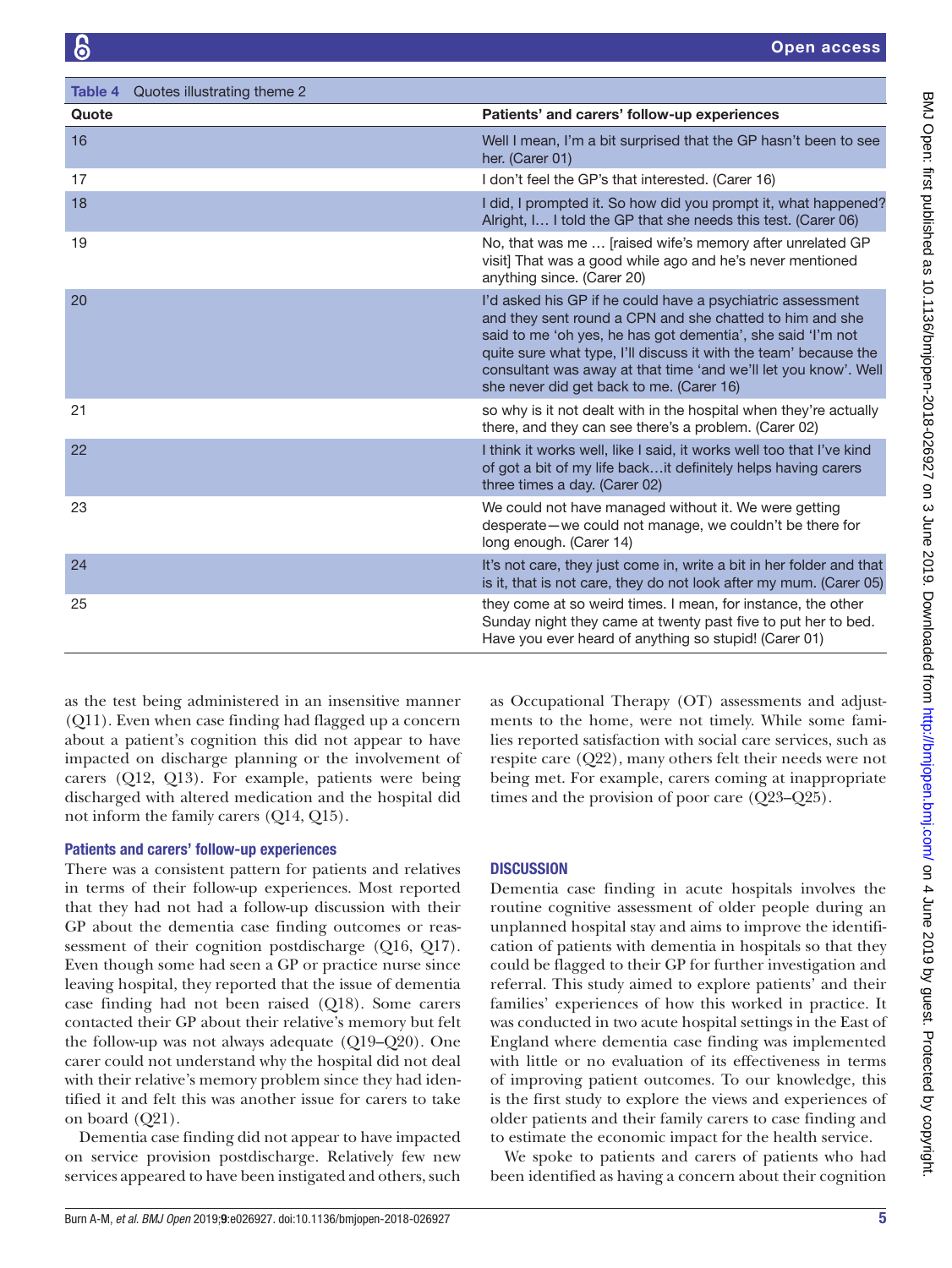during their hospital admission. Although the median MMSE score of included participants at interview indicated that most patients had mild cognitive impairment, MMSE scores ranged from 6 to 30. The findings from this study suggest that there was little follow-up from patients' GPs postdischarge and few further investigations or referrals or medication instigated due to dementia case finding outcomes; although in some cases, patients had already been seen by their GP prior to their hospital stay about their cognition. The lack of follow-up may not be surprising in light of the fact the outcomes of dementia case finding are often poorly reported to GPs.<sup>[27](#page-6-9)</sup>

Patients and their families had mixed attitudes towards dementia case finding but many did not remember the assessment and/or did not appear to have been informed about what this would mean in terms of their subsequent care and treatment. There was also concern that the acute hospital setting might not be the best place in which to assess cognition. Indeed, 10 former patients had MMSE scores which indicated no cognitive impairment despite having been picked up by the case finding process when in hospital. In a previous paper, we reported that dementia case finding has raised awareness about dementia within hospitals.<sup>27</sup> However, delirium is often undetected in hospitals $40$  and can increase the likelihood of reporting false positives and result in misdiagnosis of dementia.<sup>41</sup>

The results of the costing evaluation showed that participants/patients had average costs of £5180. The mean length of time over which these costs were incurred was 283days, excluding the initial stay. Although these individuals had been identified from dementia case finding, the proportion of those costs attributed directly to services related to cognition appear to be small  $(-6\%)$ . This is not surprising as we found that few services had been instigated due to case finding. While the costs of services initiated in the community following case finding did not appear to be high, from health professionals' reports of how case finding has been implemented in the previous phase of the CASCADE study<sup>27</sup> it is likely that case finding is associated with significant costs within the hospital itself, though to our knowledge no research to date has quantified these yet. This suggests that an evaluation of the costs of such a policy, including the opportunity costs within the policy implementations system (Public Health England, NHS England) are warranted.

## Limitations

The small sample size and the reliance on participants' self-reporting are limitations of the study. Recruiting in this setting is challenging and only a small proportion of those who have experienced hospital case finding could be consulted for the study and may not be representative of the patient group even within the single settings. Patients found it difficult to correctly recall services received and the reason for those services. Therefore, it was difficult to judge whether services received were a direct consequence of dementia case finding. Carers were responsible for coordinating their relative's care and

consequently carers were able to provide more information than patients. The participants in this study may not be representative of others elsewhere in the UK, although no other such study has taken place to our knowledge. Since presentation of our findings to key policy makers the mandatory nature and financial incentives associated with dementia case finding are no longer in place. The study remains relevant as moves to promote case finding across health settings affect many countries and it serves as an illustration of the vital need to test policies before implementing them on the large scale. $42\frac{43}{5}$ 

# **CONCLUSIONS**

This study highlights that dementia case finding in hospitals did not necessarily lead to a GP follow-up or referrals for further investigation or lead to new supportive services being put in place. Often patients and their family carers were not informed that memory assessments had been carried out while in hospital or what the outcomes of the assessment would mean in terms of their future care and treatment. There is a need for a more evidence-based approach to the initiation of mandatory initiatives such as case finding. This includes evaluation of the costs of such a policy, including the opportunity costs within the policy implementations system.

#### Author affiliations

<sup>1</sup> Cambridge Institute of Public Health, University of Cambridge School of Clinical Medicine, Cambridge, Cambridgeshire, UK <sup>2</sup> Centre for Research in Public Health and Community Care, University of Hertfordshire, Hatfield, Hertfordshire, UK <sup>3</sup>Norwich Medical School, University of East Anglia Faculty of Medicine and Health Sciences, Norwich, Norfolk, UK 4 Addenbrooke's Hospital, Cambridge University Hospitals NHS Foundation Trust, Cambridge, Cambridgeshire, UK

Acknowledgements The authors would like to thank all the participants in this study and Dr Catherine Rippingale, Dr Stephen Wallis, Rizaldy Tibio, Alice Robertson and Sara Jones for assisting in recruitment and their input through the Study Advisory Group. The authors would also like to thank Ms Marion Cowe, Dr Paul Millac, Mr Barry Plumpton and Mr John Willmott, members of the Patient Involvement in Research Group at the University of Hertfordshire who acted as the User Reference Group for the study.

Contributors JF, FB, DT, CF, CB wrote the protocol. AM commented on the protocol, assisted with recruitment and commented on the paper. JF and A-MB collected the data. A-MB, JF, DT, FB analysed the data. A-MB, FB, JF and DT wrote the first draft of the manuscript. All authors contributed to the writing of the manuscript and approved its content. FB (the manuscript's guarantor) affirms that the manuscript is an honest, accurate and transparent account of the study being reported; that no important aspects of the study have been omitted; and that any discrepancies from the study as planned have been explained.

Funding This article paper presents independent research funded by the National Institute for Health Research (NIHR) Collaboration for Leadership in Applied Health Research & Care (CLAHRC) East of England, at Cambridgeshire and Peterborough NHS Foundation Trust.

Disclaimer The views expressed are those of the author(s) and not necessarily those of the NHS, the National Institute of Health Research (NIHR) or the Department of Health and Social Care.

Competing interests None declared.

Patient consent for publication Not required.

Ethics approval Ethical approval was obtained from South Central—Oxford C Research Ethics Committee (reference:15/SC/0728).